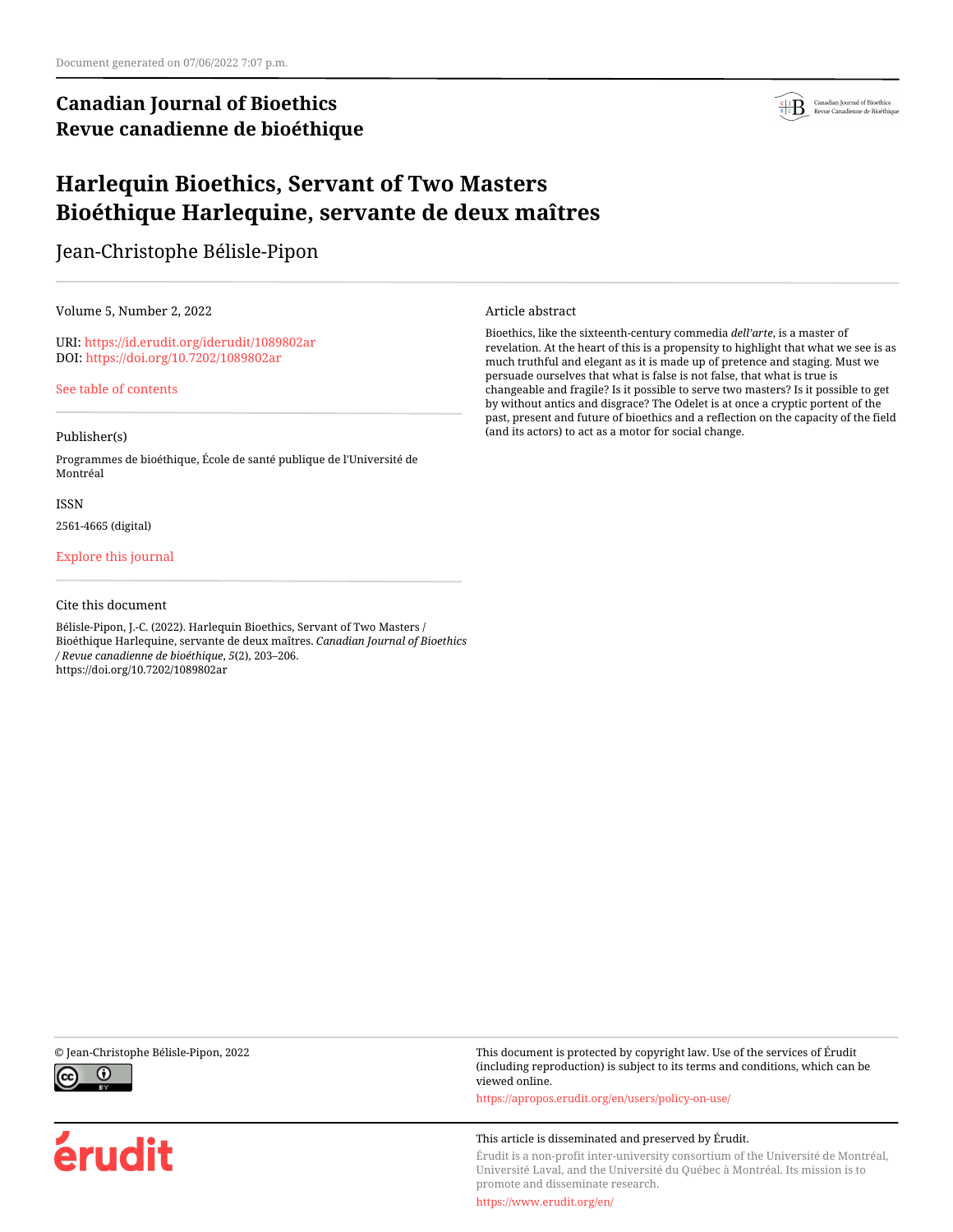

**ART, CULTURE ET OEUVRE DE CRÉATION / ART, CULTURE & CREATIVE WORKS**

# **Harlequin Bioethics, Servant of Two Masters**

Jean-Christophe Bélisle-Pipon<sup>a</sup>

### **Résumé Abstract**

La bioéthique, tout comme la commedia *dell'arte* du XVIe siècle, Bioethics, like the sixteenth-century commedia *dell'arte,* is a est passée maître dans l'art de la révélation. Au cœur de celle-master of revelation. At the heart of this is a propensity to ci se trouve une propension à mettre en évidence que ce que highlight that what we see is as much truthful and elegant as it nous voyons est autant véridique et élégant que fait de faux is made up of pretence and staging. Must we persuade semblants et de mise en scène. Devons-nous nous persuader ourselves that what is false is not false, that what is true is que ce qui est faux n'est pas faux, que ce qui est vrai est changeable and fragile? Is it possible to serve two masters? Is changeant et fragile? Est-ce possible de servir deux maîtres? it possible to get by without antics and disgrace? The Odelet is Est-ce possible de s'en sortir sans cabrioles et sans disgrâce? at once a cryptic portent of the past, present and future of L'odelette est à la fois présage cryptique du passé, du présent bioethics and a reflection on the capacity of the field (and its et du futur de la bioéthique ainsi que d'une réflexion sur la actors) to act as a motor for social change. capacité du champ (et de ses acteurs et actrices) à agir comme moteur de changement social.

### **Mots-clés Keywords**

odelette

bioéthique, approche basée sur l'art, fonction dramatique, bioethics, arts-based approach, dramatic function, odelet

### **Affiliations**

a Faculty of Health Sciences, Simon Fraser University, Burnaby, British-Columbia, Canada **Correspondance / Correspondence:** Jean-Christophe Bélisle-Pipon, [jean-christophe\\_belisle-pipon@sfu.ca](mailto:jean-christophe_belisle-pipon@sfu.ca)

*La version française de ce texte figure ci-dessous / The French version of this text appears below*

# **ODELET**

*If you do not touch me, if you do not uncover me, you will remain unchanged. You will not have met a soul. Locked up in your world you see only shadows, incomplete forms, mirages to understand and abstractions to solve.*

*Oh master, your word is authoritative, but your thoughts are wretched. You do not care about the invisible ones, you speak and address only the mighty. To those who can read you, to those who can understand your language. You only talk to the elite. Yes, sometimes you probe the little people, but you never see them, except for a few hand-picked ones.*

*Be careful with your pen, with your words, know that what you say and write will be held against us.*

*You will be notorious. You will be admired. But you will also experience your share of defeats. How many times will your pen miss its target? How many times will your words not be read? How many times will your words not be heard? How many times will you not be considered?*

*You will become what we are remembered for. For the educated you will serve two masters, for the others your prose will be airport novel, soppily written.*

*Oh master, how many declarations of principles will be necessary to reach justice in society? How many articles, scholarly conferences, public interventions will be necessary to make society axiologically coherent?*

*You know the answer deep down. Too bad the current state contributes to your glory and vanity.*

*You will soon understand that if what you say and write pleases the mighty, you will be listened to. They will keep you close and praise you. You will be covered by the press just as much as by the honours.*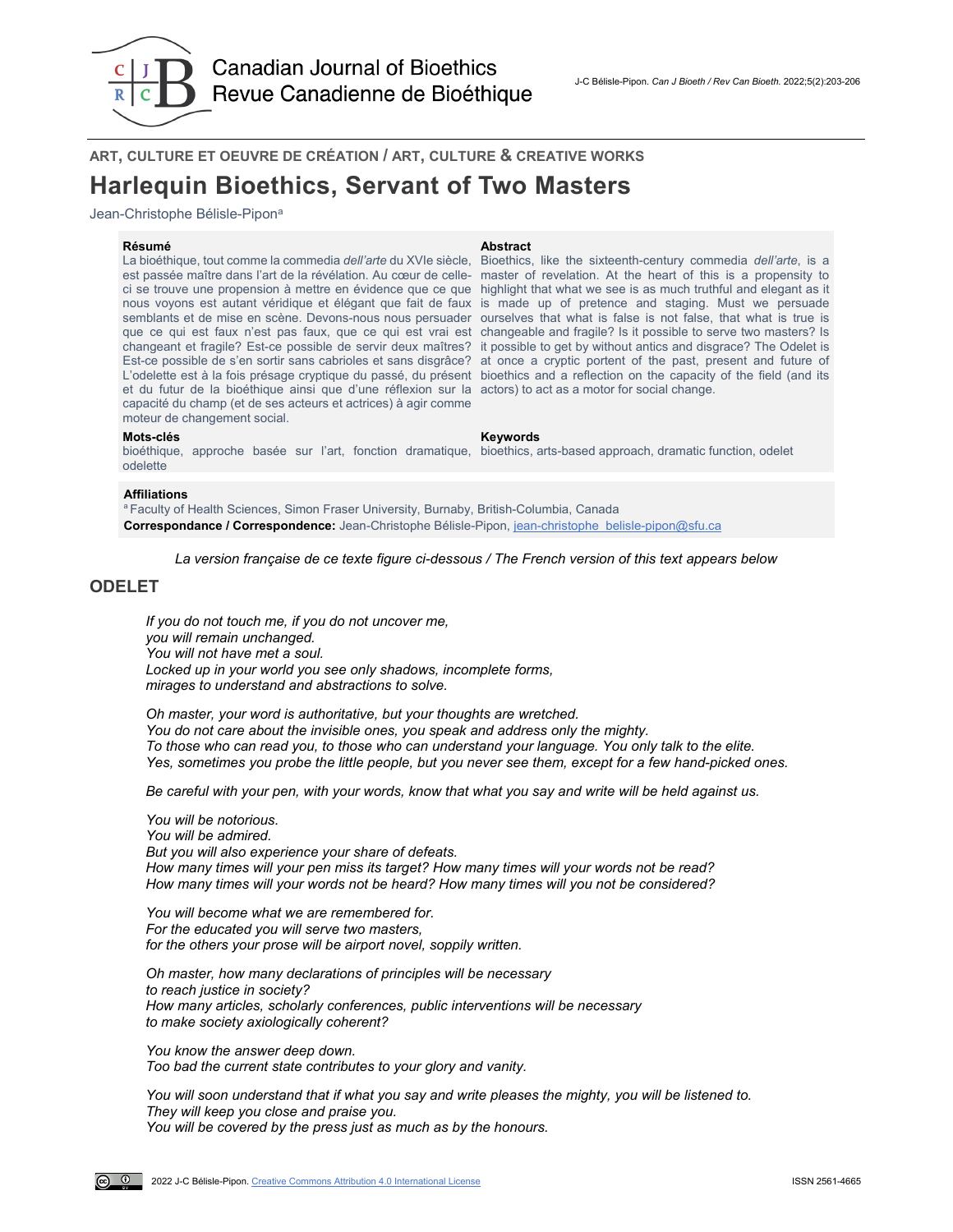*But if by accident, boredom or conviction, you speak of solidarity, inequity, abuse of power, negligence, if by accident, boredom or conviction, you talk about the system, of what bleeds out of the frame, if by accident, boredom or conviction, you talk about what is right, what is true, what is dirty, what is the genuine origin of harms, soon you will lose privileges, credibility, access to the powerful and your augustness.*

*Then you will have done useful work for us, but you will not have changed anything, because without questioning and dispossessing the mighty, nothing will ever change for us, maybe at best some glimpses of progress, quickly swallowed under a new subjugation,* will remain forever, if you do not free yourself from your masters, these unfair states and these gaps that *separate us from the possessors, for whom we live and suffer for their prosperity.*

*You will not breathe a word of this, unless you have known, experienced, the state that is ours (and essentially yours too).*

*Harlequin Bioethics, servant of two masters, free of little, hardly sovereign.*

# **AFTERWORD**

What should we make of all this? The Odelet is at once a cryptic portent of the past, present and future of bioethics and a reflection on the capacity of the field (and its actors) to act as a driver for social change. The Odelet is a cautionary tale addressed to the bioethicists of today and tomorrow, and sets out some of the potential dangers that affect (and may affect) their real capacity to take action on society and the public sphere and to contribute to a better future for all.

The Odelet appeals to bioethicists in a way that is contrary to what Machiavelli would have done. Quasi-contemporary to Machiavellian thought, the form rather draws on some *commedia dell'arte*[1](#page-2-0) codes in order not to be the "teacher of evil" – as Leo Strauss (1) would say of Machiavelli – but rather to reassert what are argued to be the strengths, norms and contributions of bioethics whilst placing it before the contradictions of its actors. This is not to say that everything in Machiavelli's thought is to be thrown out the window; certainly, his distinction between *fortuna* and *virtu* is relevant and illuminating and could serve the interpretation of the Odelet. His demonstration that half of what we deserve comes from chance (*fortuna*, things that do not depend on a person) and the other half from who we are (*virtu*, things that are in our power, things that stem from us) fits well with the framework of a Harlequin bioethics. This distinction helps to reframe what has allowed some to hold a position of epistemic and axiological advantage over our society.

By addressing the actors in bioethics from the people's perspective (i.e., through the eyes of those on whom bioethics arguably is contingent), the Odelet confronts the experts (and other normativists of the *bios*) with their actions and omissions, while at the same time foretelling the paths they are already on, and into which they either knowingly or blindly embark (both of which appear to be equally problematic from the narrativists' perspective). The narrative voice aims to shed light on the need for committed bioethicists capable of getting their hands dirty (in the eyes of the powerful) by actually working and caring for the people. Reconciling this with the ability to maintain proximity to the mighty requires a balancing act (literally and figuratively) that perhaps only *commedia dell'arte* characters could accomplish.

In the face of this difficulty, a host of questions arise for which the Odelet neither aims nor succeeds in providing answers. Can working on behalf of the people be reconciled with the desire to keep the ears of the mighty? Does a bioethics that advises the mighty have the effect of distancing bioethics from the people? What is to be done with the people when it is through the mighty that things really change? Is the empirical turn in bioethics – as an avenue to (finally) address what people think, feel and value – enough? (2) Are we selecting too carefully those who inform bioethics? Who does it really serve as a purposive sample? And then, what about the paths that lead to glory and honour? Is it due to fortune or virtue? Is it the impact on communities or the notoriety in the eyes of the mighty that is recognised?

Quasi-prophetic, the Odelet may seem (de)moralising, but its objective is quite the opposite. By looking at the field from a lowangle shot and from the people's point of view, it is possible to see bioethics perched in its ivory tower, looking like a colossus with feet of clay. Its perspective offers the field a vanishing point which allows us to act differently. There are many solutions; it is up to the field and its actors to find them. If Harlequin bioethics can serve one purpose, it is to at least confront the community head-on with its own contradictions and challenges to engage them into envisaging (individually and collectively) a distinct, perennial moral imaginary that serves the people.

# <span id="page-2-1"></span>**REFERENCES**

- 1. Strauss L. Thoughts on Machiavelli. Glencoe, Ill: The Free Press; 1958.
- 2. Bélisle-Pipon J-C, Del Grande C, Rouleau G[. "Engage patients in your research," they say.](https://muse.jhu.edu/article/722799) Narrative Inquiry in Bioethics. 2019;9(1):13-6.

<span id="page-2-0"></span>l  $1$  [Wikipedia](https://en.wikipedia.org/wiki/Commedia_dell%27arte) : "'comedy of the profession'... an early form of professional theatre, originating in Italy, that was popular throughout Europe between the 16th and 18th centuries."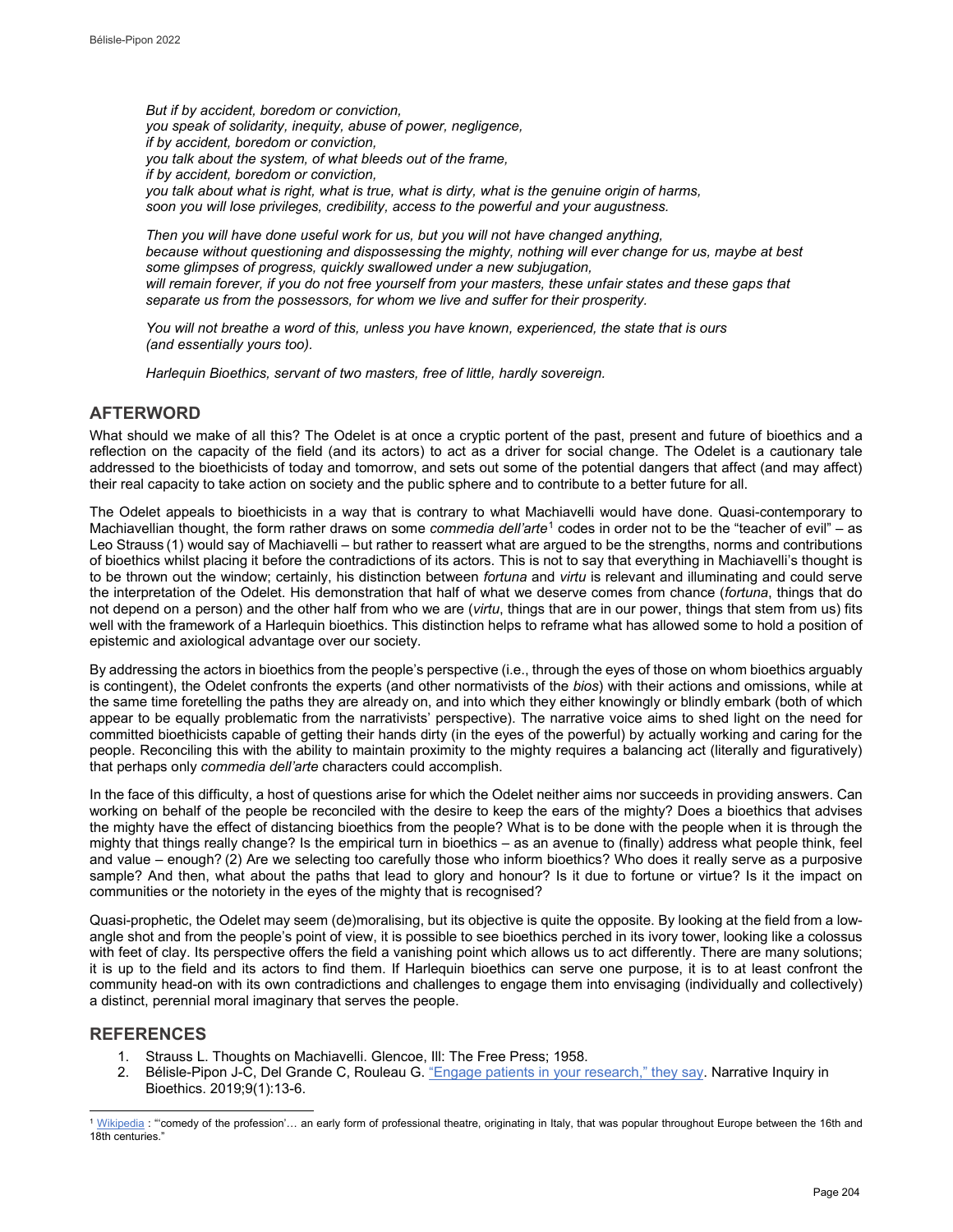# **Bioéthique Harlequine, servante de deux maîtres**

# **ODELETTE**

*Si tu ne me touches pas, ne me découvre pas, tu resteras inchangé. Tu n'auras rencontré personne. Enfermé dans ton monde tu ne vois que des ombres, des formes incomplètes, des mirages à comprendre et des abstractions à résoudre.*

*Oh maître, ta parole fait foi, mais ta pensée est pauvre. Tu n'as que faire des invisibles, tu ne parles et t'adresses qu'aux puissants. À ceux qui peuvent te lire, à celles qui peuvent comprendre ta langue. Tu ne discours qu'avec l'élite. Oui parfois tu sondes les petites gens, mais jamais tu ne les vois, si ce n'est que certains triés sur le volet.*

*Prends garde à ta plume, à tes mots, sache que ce que tu diras et écriras sera retenu contre nous.*

*Tu seras notoire. Tu seras admirée. Mais tu connaîtras aussi ton lot de défaites. Combien de fois ta plume manquera sa cible? Combien de fois tes mots ne seront pas lus? Combien de fois tes propos ne seront pas entendus? Combien de fois tu ne seras pas considéré?*

*Tu deviendras comme ce qu'on se souvient de nous. Pour les cultivés tu serviras deux maîtres, pour les autres ta prose sera lecture de gare, écrite à l'eau de rose.*

*Oh maître, combien de déclarations de principes seront nécessaires pour atteindre la justice en société? Combien d'articles, de conférences savantes, d'interventions publiques seront nécessaires pour rendre la société axiologiquement cohérente?*

*Tu connais au fin fond de toi la réponse. Dommage que l'état actuel contribue à ta gloire et à ta vanité.*

*Tu comprendras vite que si ce que tu dis et écris plaît aux puissants, tu seras écouté. Ils te garderont proche et te loueront. Tu seras couvert tant par la presse que par les honneurs.*

*Mais si par mégarde, ennui ou conviction, tu parles de solidarité, d'iniquité, d'abus de pouvoir, de négligence, si par mégarde, ennui ou conviction, tu parles du système, ce qui se trouve hors du cadre, si par mégarde, ennui ou conviction, tu parles du juste, du vrai, du sale, de l'origine des maux, tu perdras privilèges, crédibilité, accès aux puissants et tous tes égards.*

*Alors tu auras fait œuvre utile pour nous, mais tu n'auras encore là rien changé, car sans remettre en cause et déposséder les puissants, jamais rien ne changera pour nous, peut-être au mieux quelques soubresauts de progrès, vite avalés sous un nouvel asservissement, resteront à jamais, si tu ne t'affranchis pas de tes maîtres, ces états inéquitables et ces écarts qui nous séparent des possédants, pour qui l'on vit et souffre pour leur prospérité.*

*Ceci tu n'en souffleras pas mot, à moins d'avoir connu, bien connu, l'état qui est le nôtre (et au fond le tien aussi).*

*Bioéthique Harlequine, servante de deux maîtres, libre de peu, guère souveraine.*

# **POSTFACE**

Que retenir de tout ceci? L'odelette est à la fois présage cryptique du passé, du présent et du futur de la bioéthique ainsi que d'une réflexion sur la capacité du champ (et de ses acteurs et actrices) à agir comme moteur de changement social. Énoncée sous forme de mise en garde annonciatrice adressée aux bioéthicien(ne)s de ce monde, elle énonce certains périls potentiels (actuel et à venir) qui affecte (et peuvent affecter) leur réelle capacité d'agir sur le social, sur la chose publique et de contribuer à tendre vers un avenir meilleur pour tou(te)s.